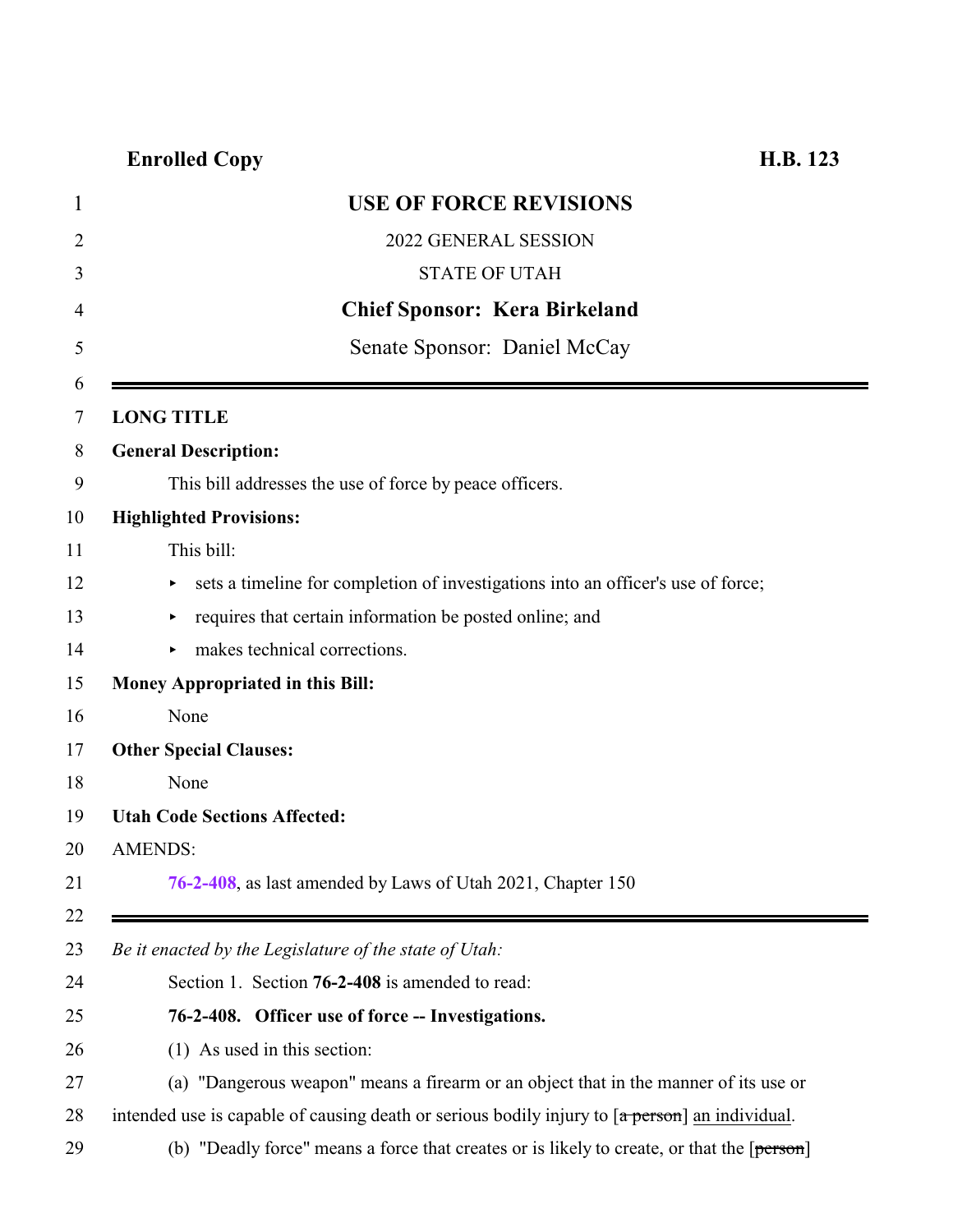| 30 | individual using the force intends to create, a substantial likelihood of death or serious bodily                      |
|----|------------------------------------------------------------------------------------------------------------------------|
| 31 | injury to $\lceil a \text{ person} \rceil$ an individual.                                                              |
| 32 | (c) "In custody" means in the legal custody of a state prison, county jail, or other                                   |
| 33 | correctional facility, including custody that results from:                                                            |
| 34 | (i) a detention to secure attendance as a witness in a criminal case;                                                  |
| 35 | (ii) an arrest for or charging with a crime and committing for trial;                                                  |
| 36 | (iii) committing for contempt, upon civil process, or by other authority of law; or                                    |
| 37 | (iv) sentencing to imprisonment on conviction of a crime.                                                              |
| 38 | (d) "Investigating agency" means a law enforcement agency, the county or district                                      |
| 39 | attorney's office, or an interagency task force composed of officers from multiple law                                 |
| 40 | enforcement agencies.                                                                                                  |
| 41 | (e) "Officer" means an officer described in Section 53-13-102.                                                         |
| 42 | (f) "Officer-involved critical incident" means any of the following:                                                   |
| 43 | (i) an officer's use of deadly force;                                                                                  |
| 44 | (ii) an officer's use of a dangerous weapon against $\lceil a \text{ person} \rceil$ an individual who causes          |
| 45 | injury to any [person] individual;                                                                                     |
| 46 | (iii) death or serious bodily injury to any [person] individual, other than the officer,                               |
| 47 | resulting from an officer's:                                                                                           |
| 48 | (A) use of a motor vehicle while the officer is on duty; or                                                            |
| 49 | (B) use of a government vehicle while the officer is off duty;                                                         |
| 50 | (iv) the death of [a person] an individual who is in custody, but excluding a death that                               |
| 51 | is the result of disease, natural causes, or conditions that have been medically diagnosed prior                       |
| 52 | to the [person's] individual's death; or                                                                               |
| 53 | (v) the death of or serious bodily injury to $\sqrt{a}$ person an individual not in custody, other                     |
| 54 | than an officer, resulting from an officer's attempt to prevent $\lceil a \frac{\pi}{2} \rceil$ an individual's escape |
| 55 | from custody, to make an arrest, or otherwise to gain physical control of $\lceil a \text{ person} \rceil$ an          |
| 56 | individual.                                                                                                            |
| 57 | "Serious bodily injury" means the same as that term is defined in Section 76-1-601.<br>(g)                             |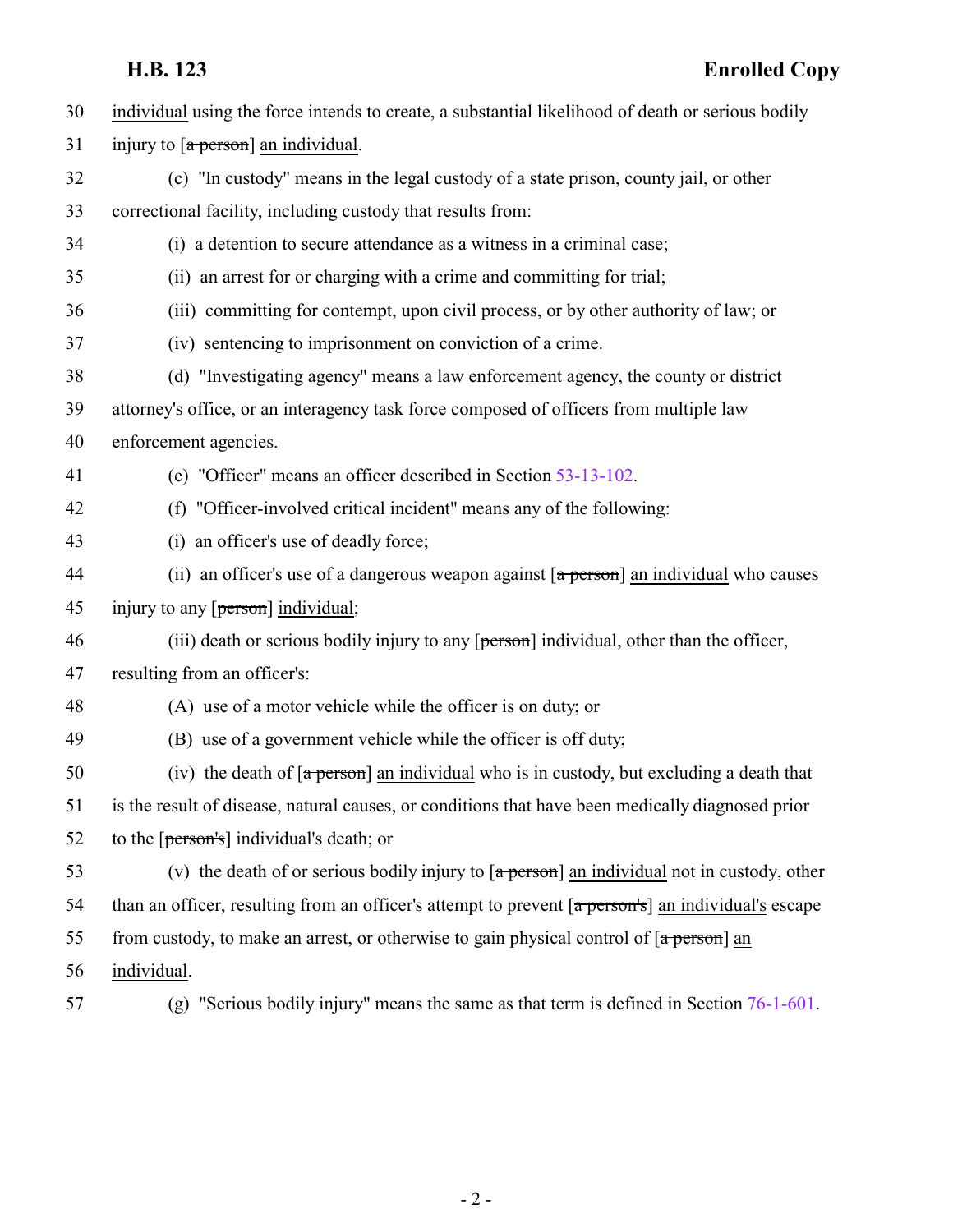## **Enrolled Copy H.B. 123**

 (2) When an officer-involved critical incident occurs: (a) upon receiving notice of the officer-involved critical incident, the law enforcement agency having jurisdiction where the incident occurred shall, as soon as practical, notify the county or district attorney having jurisdiction where the incident occurred; and (b) the chief executive of the law enforcement agency and the county or district attorney having jurisdiction where the incident occurred shall: (i) jointly designate an investigating agency for the officer-involved critical incident; and (ii) designate which agency is the lead investigative agency if the officer-involved critical incident involves multiple investigations. (3) The investigating agency under Subsection (2) may not be the law enforcement agency employing the officer who is alleged to have caused or contributed to the officer-involved critical incident. (4) This section does not preclude the law enforcement agency employing an officer alleged to have caused or contributed to the officer-involved critical incident from conducting an internal administrative investigation. (5) Each law enforcement agency that is part of or administered by the state or any of the state's political subdivisions shall adopt and post on the agency's publicly accessible website: (a) the policies and procedures the agency has adopted to select the investigating agency if an officer-involved critical incident occurs in the agency's jurisdiction and one of the agency's officers is alleged to have caused or contributed to the officer-involved incident; and (b) the protocols the agency has adopted to ensure that any investigation of officer-involved incidents occurring in the agency's jurisdiction are conducted professionally, thoroughly, and impartially. (6) Once a criminal investigation is turned over from law enforcement, the county or district attorney's findings or analyses into an officer's use of force shall be completed within 180 days of the turnover. If the findings or analyses is not published within 180 days of the

- 3 -